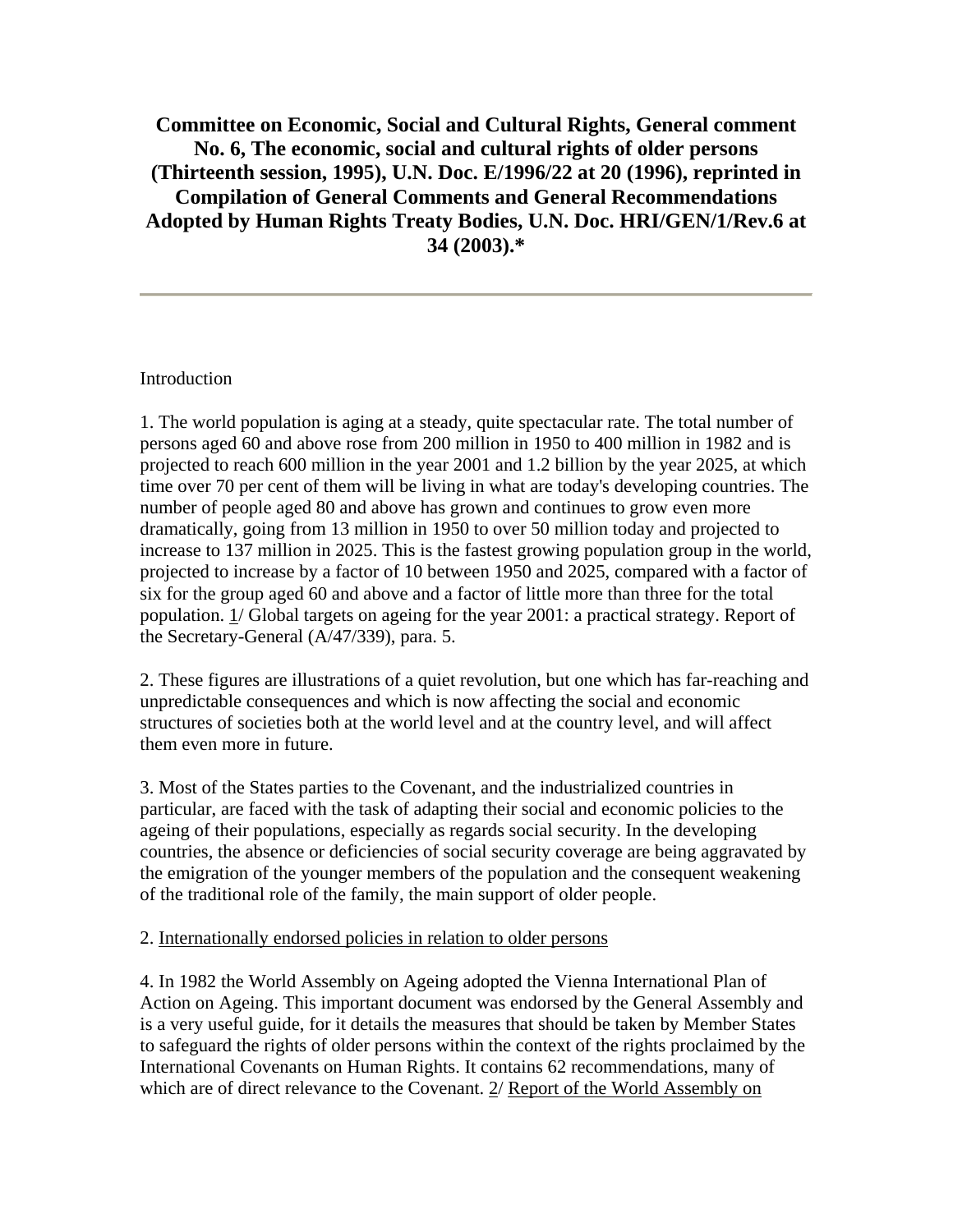Ageing, Vienna, 26 July-6 August 1982; (United Nations publication, Sales No. E.82.I.16).

5. In 1991 the General Assembly adopted the United Nations Principles for Older Persons which, because of their programmatic nature, is also an important document in the present context. 3/ General Assembly resolution 46/91 of 16 December 1991, "Implementation of the International Plan of Action on Ageing and related activities", annex. It is divided into five sections which correlate closely to the rights recognized in the Covenant. "Independence" includes access to adequate food, water, shelter, clothing and health care. To these basic rights are added the opportunity to remunerated work and access to education and training. By "participation" is meant that older persons should participate actively in the formulation and implementation of policies that affect their well-being and share their knowledge and skills with younger generations, and should be able to form movements and associations. The section headed "care" proclaims that older persons should benefit from family care, health care and be able to enjoy human rights and fundamental freedoms when residing in a shelter, care or treatment facility. With regard to "self-fulfilment", the Principles that older persons should pursue opportunities for the full development of their potential through access to the educational, cultural, spiritual and recreational resources of their societies. Lastly, the section entitled "dignity" states that older persons should be able to live in dignity and security and be free of exploitation and physical or mental abuse, should be treated fairly, regardless of age, gender, racial or ethnic background, disability, financial situation or any other status, and be valued independently of their economic contribution.

6. In 1992, the General Assembly adopted eight global targets on ageing for the year 2001 and a brief guide for setting national targets. In a number of important respects, these global targets serve to reinforce the obligations of States parties to the Covenant. 4/ Global targets on ageing for the year 2001: a practical strategy (A/47/339), chapters III and IV.

7. Also in 1992, and in commemoration of the tenth anniversary of the adoption of the Vienna International Plan of Action by the Conference on Ageing, the General Assembly adopted the Proclamation on Ageing in which it urged support of national initiatives on ageing so that older women are given adequate support for their largely unrecognized contributions to society and older men are encouraged to develop social, cultural and emotional capacities which they may have been prevented from developing during breadwinning years; families are supported in providing care and all family members encouraged to cooperate in caregiving; and that international cooperation is expanded in the context of the strategies for reaching the global targets on ageing for the year 2001. It also proclaimed the year 1999 as the International Year of Older Persons in recognition of humanity's demographic "coming of age". 5/ General Assembly resolution 47/5 of 16 October 1992, "Proclamation on Ageing".

8. The United Nations specialized agencies, especially the International Labour Organization, have also given attention to the problem of ageing in their respective fields of competence.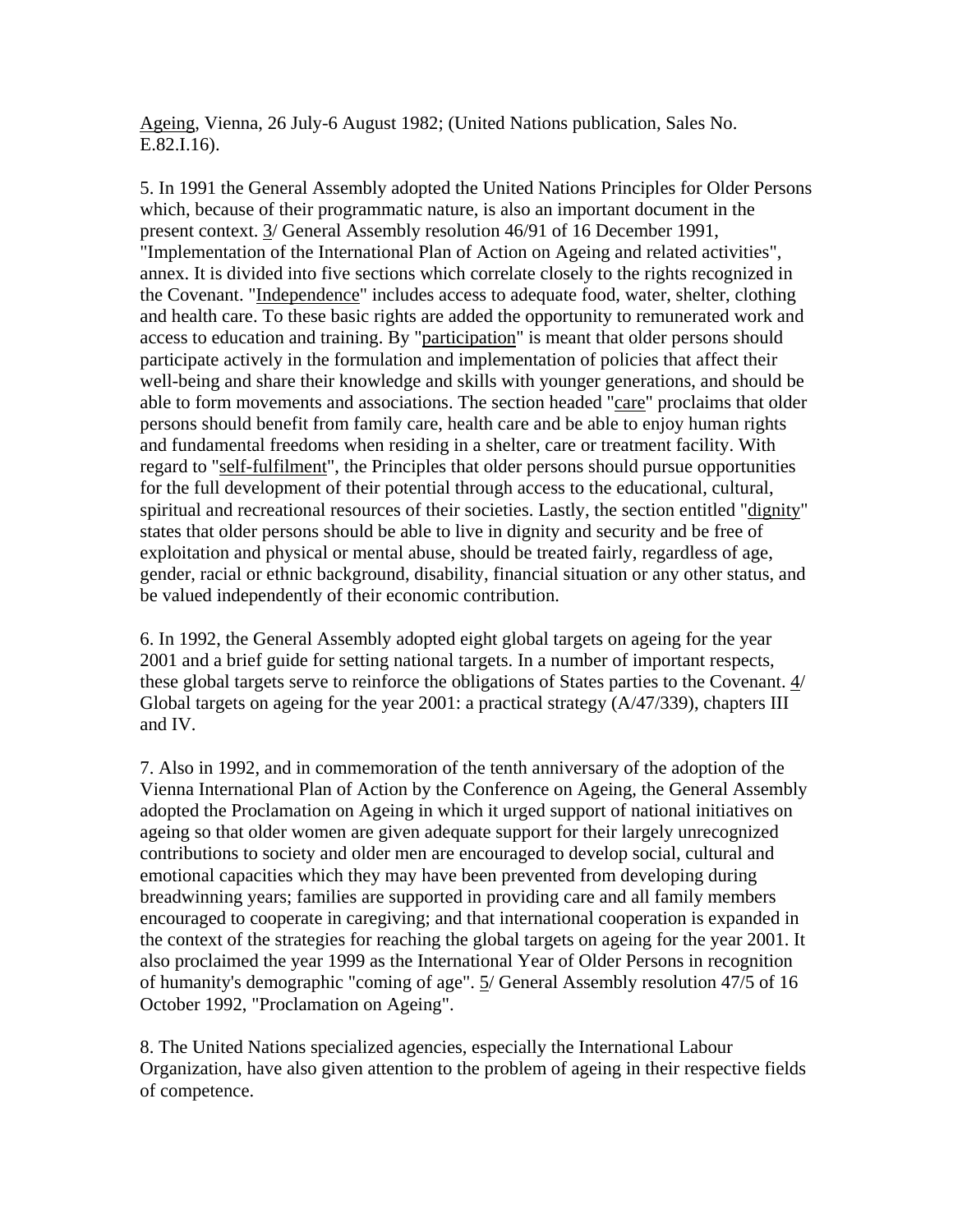## 3. The rights of older persons in relation to the International

## Covenant on Economic, Social and Cultural Rights

9. The terminology used to describe older persons varies considerably, even in international documents. It includes: "older persons", "the aged", "the elderly", "the third age", "the ageing", and, to denote persons more than 80 years of age, "the fourth age". The Committee opted for "older persons" (in French, personnes âgées; in Spanish, personas mayores), the term employed in General Assembly resolutions 47/5 and 48/98. According to the practice in the United Nations statistical services, these terms cover persons aged 60 and above (Eurostat, the statistical service of the European Union, considers "older persons" to mean persons aged 65 or above, since 65 is the most common age of retirement and the trend is towards later retirement still).

10. The International Covenant on Economic, Social and Cultural Rights does not contain any explicit reference to the rights of older persons, although article 9 dealing with "the right of everyone to social security, including social insurance", implicitly recognizes the right to old-age benefits. Nevertheless, in view of the fact that the Covenant's provisions apply fully to all members of society, it is clear that older persons are entitled to enjoy the full range of rights recognized in the Covenant. This approach is also fully reflected in the Vienna International Plan of Action on Ageing. Moreover, in so far as respect for the rights of older persons requires special measures to be taken, States parties are required by the Covenant to do so to the maximum of their available resources.

11. Another important issue is whether discrimination on the basis of age is Prohibited by the Covenant. Neither the Covenant nor the Universal Declaration of Human Rights refers explicitly to age as one of the prohibited grounds. Rather than being seen as an intentional exclusion, this omission is probably best explained by the fact that, when these instruments were adopted, the problem of demographic ageing was not as evident or as pressing as it is now.

12. This is not determinative of the matter, however, since the prohibition of discrimination on the grounds of "other status" could be interpreted as applying to age. The Committee notes that while it may not yet be possible to conclude that discrimination on the grounds of age is comprehensively prohibited by the Covenant, the range of matters in relation to which such discrimination can be accepted is very limited. Moreover, it must be emphasized that the unacceptableness of discrimination against older persons is underlined in many international policy documents and is confirmed in the legislation of the vast majority of States. In the few areas in which discrimination continues to be tolerated, such as in relation to mandatory retirement ages or access to tertiary education, there is a clear trend towards the elimination of such barriers. The Committee is of the view that States parties should seek to expedite this trend to the greatest extent possible.

13. Accordingly, the Committee on Economic, Social and Cultural Rights is of the view that States parties to the Covenant are obligated to pay particular attention to promoting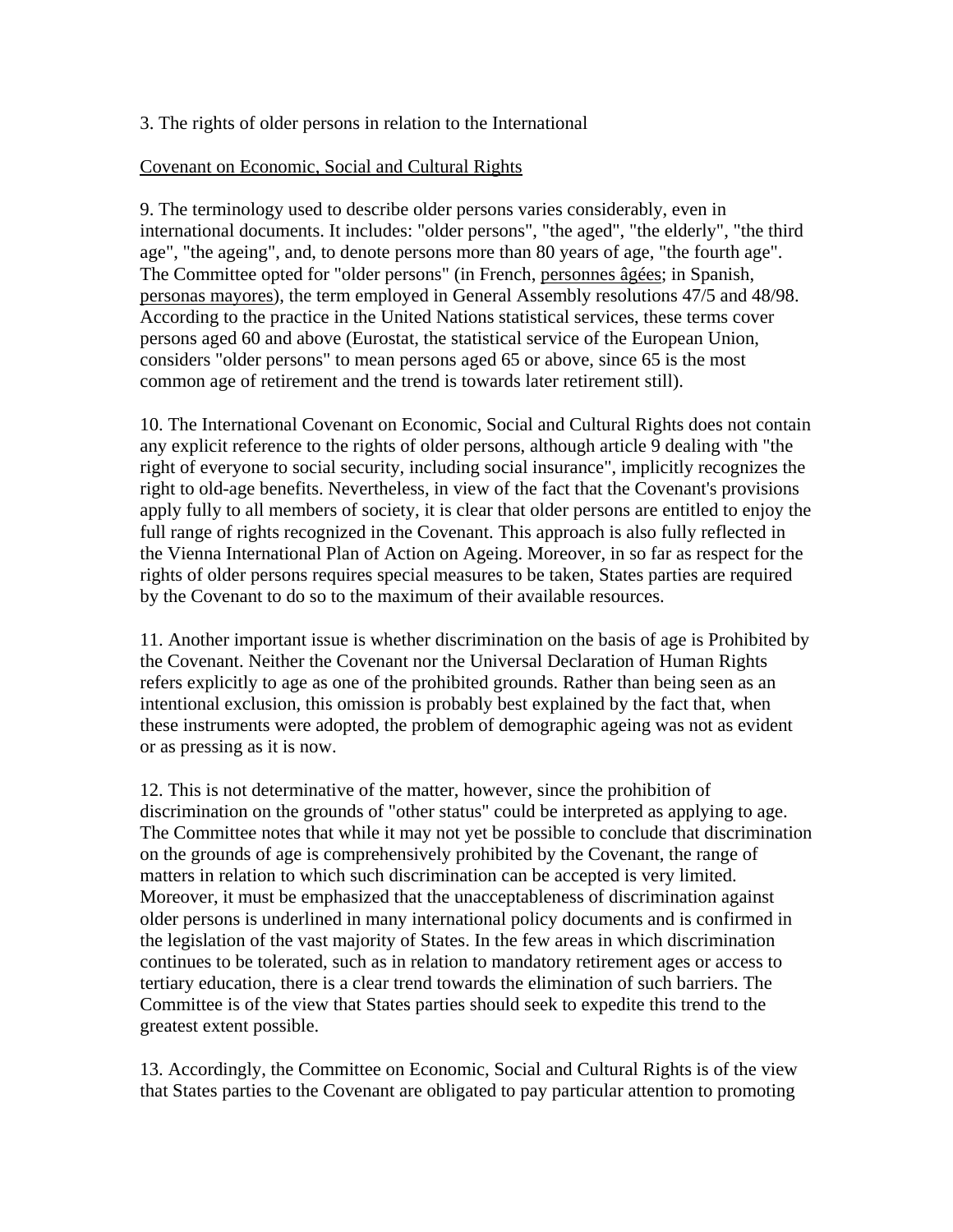and protecting the economic, social and cultural rights of older persons. The Committee's own role in this regard is rendered all the more important by the fact that, unlike the case of other population groups

such as women and children, no comprehensive international convention yet exists in relation to the rights of older persons and no binding supervisory arrangements attach to the various sets of United Nations principles in this area.

14. By the end of its thirteenth session, the Committee and, before that, its predecessor, the Sessional Working Group of Governmental Experts, had examined 144 initial reports, 70 second periodic reports and 20 initial and periodic global reports on articles 1 to 15. This examination made it possible to identify many of the problems that may be encountered in implementing the Covenant in a considerable number of States parties that represent all the regions of the world and have different political, socio-economic and cultural systems. The reports examined to date have not provided any information in a systematic way on the situation of older persons with regard to compliance with the Covenant, apart from information, of varying completeness, on the implementation of article 9 relating to the right to social security.

15. In 1993, the Committee devoted a day of general discussion to this issue in order to plan its future activity in this area. Moreover, it has, at recent sessions, begun to attach substantially more importance to information on the rights of older persons and its questioning has elicited some very valuable information in some instances. Nevertheless, the Committee notes that the great majority of States parties reports continue to make little reference to this important issue. It therefore wishes to indicate that, in future, it will insist that the situation of older persons in relation to each of the rights recognized in the Covenant should be adequately addressed in all reports. The remainder of this General Comment identifies the specific issues which are relevant in this regard.

#### 4. General obligations of States parties

16. Older persons as a group are as heterogeneous and varied as the rest of the population and their situation depends on a country's economic and social situation, on demographic, environmental cultural and employment factors and, at the individual level, on the family situation, the level of education, the urban or rural environment and the occupation of workers and retirees.

17. Side by side with older persons who are in good health and whose financial situation is acceptable, there are many who do not have adequate means of support, even in developed countries, and who feature prominently among the most vulnerable, marginal and unprotected groups. In times of recession and of restructuring of the economy, older persons are particularly at risk. As the Committee has previously stressed (General Comment No. 3 (1990), para. 12), even in times of severe resource constraints, States parties have the duty to protect the vulnerable members of society.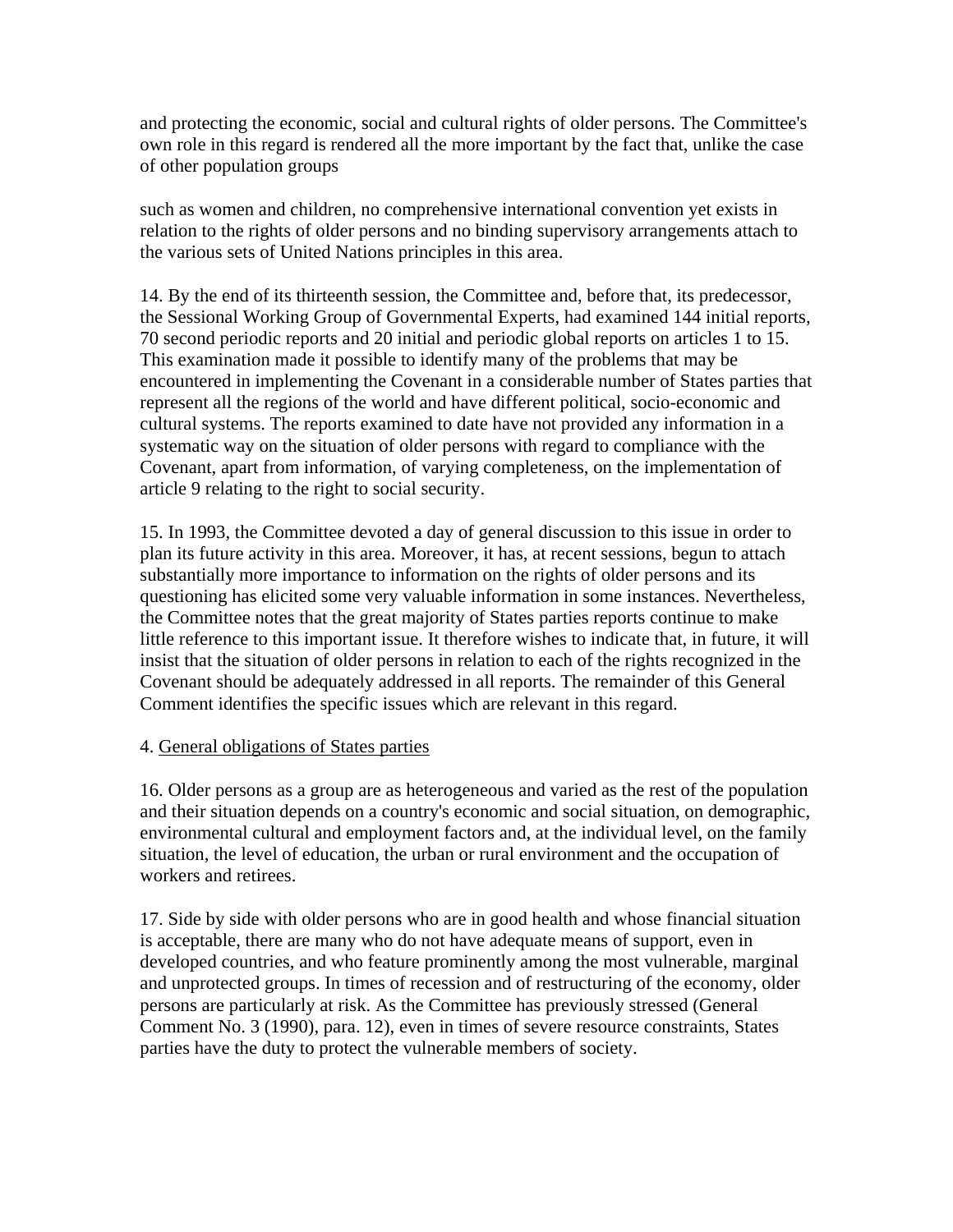18. The methods that States parties use to fulfil the obligations they have assumed under the Covenant in respect of older persons will be basically the same as those for the fulfilment of other obligations (see General Comment No. 1 (1989)). They include the need to determine the nature and scope of problems within a State through regular monitoring, the need to adopt properly designed policies and programmes to meet requirements, the need to enact legislation when necessary and to eliminate any discriminatory legislation and the need to ensure the relevant budget support or, as appropriate, to request international cooperation. In the latter connection, international cooperation in accordance with articles 22 and 23 of the Covenant may be a particularly important way of enabling some developing countries to fulfil their obligations under the Covenant.

19. In this context, attention may be drawn to Global target No. 1, adopted by the General Assembly in 1992, which calls for the establishment of national support infrastructures to promote policies and programmes on ageing in national and international development plans and programmes. In this regard, the Committee notes that one of the United Nations Principles for Older Persons which Governments were encouraged to incorporate into their national programmes is that older persons should be able to form movements or associations of older persons.

## 5. Specific provisions of the Covenant

## Article 3: Equal rights of men and women

20. In accordance with article 3 of the Covenant, by which States parties undertake "to ensure the equal right of men and women to the enjoyment of all economic, social and cultural rights", the Committee considers that States parties should pay particular attention to older women who, because they have spent all or part of their lives caring for their families without engaging in a remunerated activity entitling them to an old-age pension, and who are also not entitled to a widow's pension, are often in critical situations.

21. To deal with such situations and comply fully with article 9 of the Covenant and paragraph 2 (h) of the Proclamation on Ageing, States parties should institute noncontributory old-age benefits or other assistance for all persons, regardless of their sex, who find themselves without resources on attaining an age specified in national legislation. Given their greater life expectancy and the fact that it is more often they who have no contributory pensions, women would be the principal beneficiaries.

# Articles 6 to 8: Rights relating to work

22. Article 6 of the Covenant requires States parties to take appropriate steps to safeguard the right of everyone to the opportunity to gain a living by work which is freely chosen or accepted. In this regard, the Committee, bearing in mind that older workers who have not reached retirement age often encounter problems in finding and keeping jobs, stresses the need for measures to prevent discrimination on grounds of age in employment and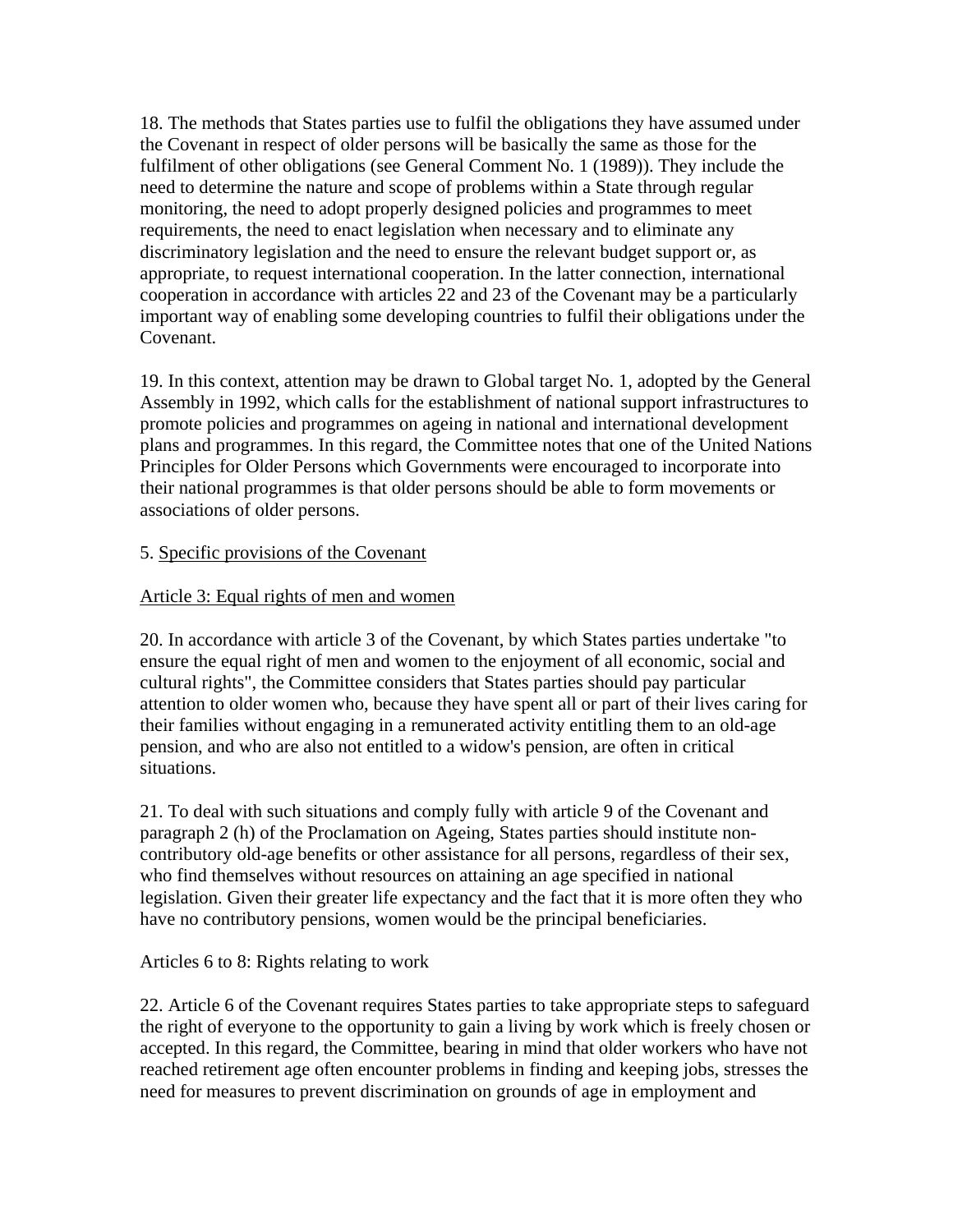occupation. 6/ See ILO Recommendation 162 (1980) concerning Older Workers, paras.  $3-10.$ 

23. The right "to the enjoyment of just and favourable conditions of work" (Covenant, art. 7) is of special importance for ensuring that older workers enjoy safe working conditions until their retirement. In particular, it is desirable, to employ older workers in circumstances in which the best use can be made of their experience and know-how.  $\frac{7}{10}$ Ibid., paras. 11-19.

24. In the years preceding retirement, retirement preparation programmes should be implemented, with the participation of representative organizations of employers and workers and other bodies concerned, to prepare older workers to cope with their new situation. Such programmes should, in particular, provide older workers with information about: their rights and obligations as pensioners; the opportunities and conditions for continuing an occupational activity or undertaking voluntary work; means of combating detrimental effects of ageing; facilities for adult education and cultural activities, and the use of leisure time. 8/ Ibid., para. 30.

25. The rights protected by article 8 of the Covenant, namely, trade union rights, including after retirement age, must be applied to older workers.

## Article 9: Right to social security

26. Article 9 of the Covenant provides generally that States parties "recognize the right of everyone to social security", without specifying the type or level of protection to be guaranteed. However, the term "social security" implicitly covers all the risks involved in the loss of means of subsistence for reasons beyond a person's control.

27. In accordance with article 9 of the Covenant and the provisions concerning implementation of the ILO social security conventions - Convention No. 102 concerning Social Security (Minimum Standards) (1952) and Convention No. 128 concerning Invalidity, Old-Age and Survivors' Benefits (1967) - States parties must take appropriate measures to establish general regimes of compulsory old-age insurance, starting at a particular age, to be prescribed by national law.

28. In keeping with the recommendations contained in the two ILO Conventions mentioned above and Recommendation No. 162, the Committee invites States parties to establish retirement age so that it is flexible, depending on the occupations performed and the working ability of elderly persons, with due regard to demographic, economic and social factors.

29. In order to give effect to the provisions of article 9 of the Covenant, States parties must guarantee the provision of survivors' and orphans' benefits on the death of the breadwinner who was covered by social security or receiving a pension.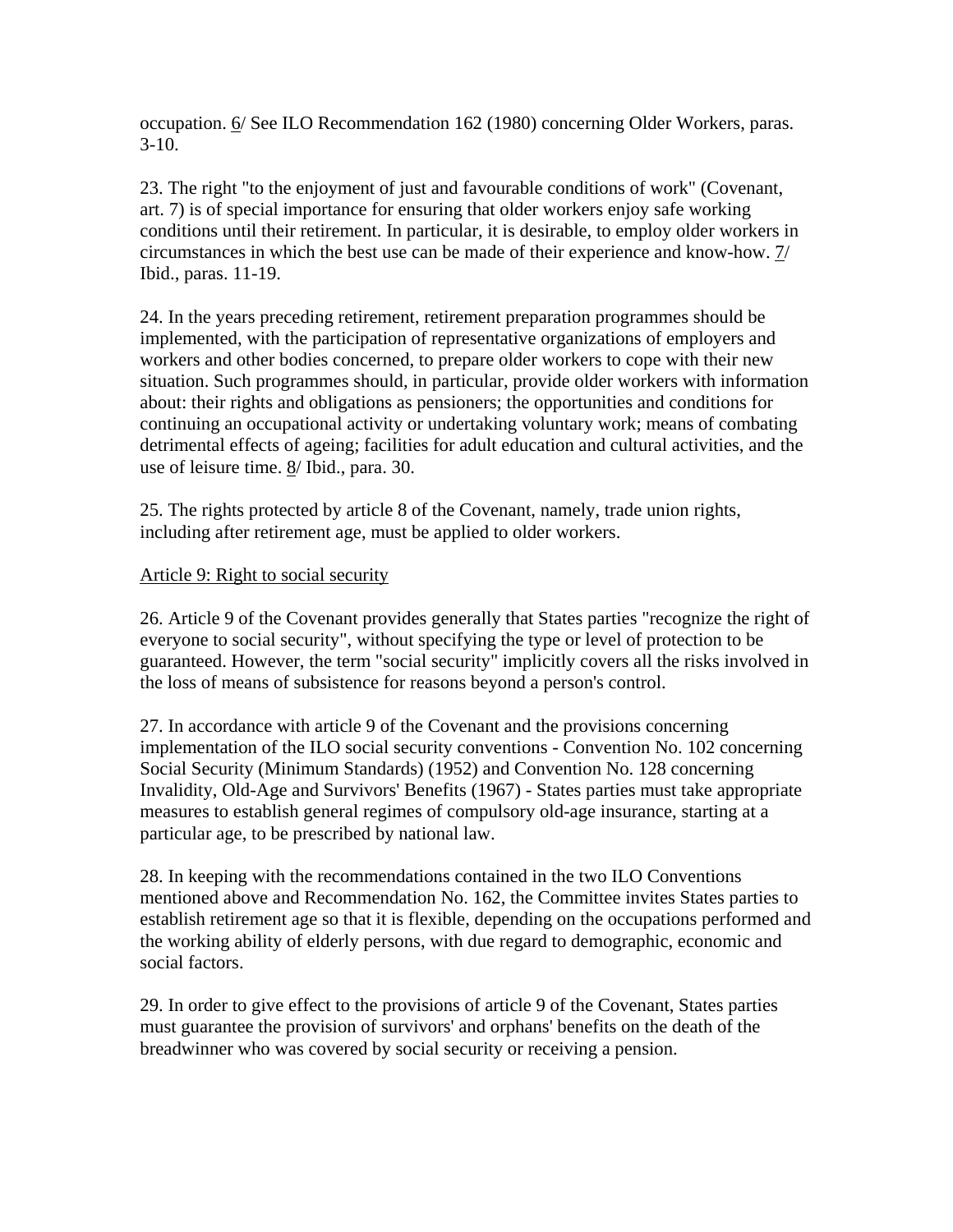30. Furthermore, as already observed in paragraphs 20 and 21, in order fully to implement the provisions of article 9 of the Covenant, States parties should, within the limits of available resources, provide non-contributory old-age benefits and other assistance for all older persons, who, when reaching the age prescribed in national legislation, have not completed a qualifying period of contribution and are not entitled to an old-age pension or other social security benefit or assistance and have no other source of income.

# Article 10: Protection of the family

31. On the basis of article 10, paragraph 1, of the Covenant and recommendations 25 and 29 of the Vienna International Plan of Action on Ageing, States parties should make all the necessary efforts to support, protect and strengthen the family and help it, in accordance with each society's system of cultural values, to respond to the needs of its dependent ageing members. Recommendation 29 encourages Governments and nongovernmental organizations to establish social services to support the whole family when there are elderly people at home and to implement measures especially for low-income families who wish to keep elderly people at home. This assistance should also be provided for persons living alone or elderly couples wishing to remain at home.

## Article 11: Right to an adequate standard of living

32. Of the United Nations Principles for Older Persons, principle 1, which stands at the beginning of the section relating to the independence of older persons, provides that: "Older persons should have access to adequate food, water, shelter, clothing and health care through the provision of income, family and community support and self-help". The Committee attaches great importance to this principle, which demands for older persons the rights contained in article 11 of the Covenant.

33. Recommendations 19 to 24 of the Vienna International Plan of Action on Ageing emphasize that housing for the elderly must be viewed as more than mere shelter and that, in addition to the physical, it has psychological and social significance which should be taken into account. Accordingly, national policies should help elderly persons to continue to live in their own homes as long as possible, through the restoration, development and improvement of homes and their adaptation to the ability of those persons to gain access to and use them (recommendation 19). Recommendation 20 stresses the need for urban rebuilding and development planning and law to pay special attention to the problems of the ageing, assisting in securing their social integration, while recommendation 22 draws attention to the need to take account of the functional capacity of the elderly in order to provide them with a better living environment and facilitate mobility and communication through the provision of adequate means of transport.

# Article 12: Right to physical and mental health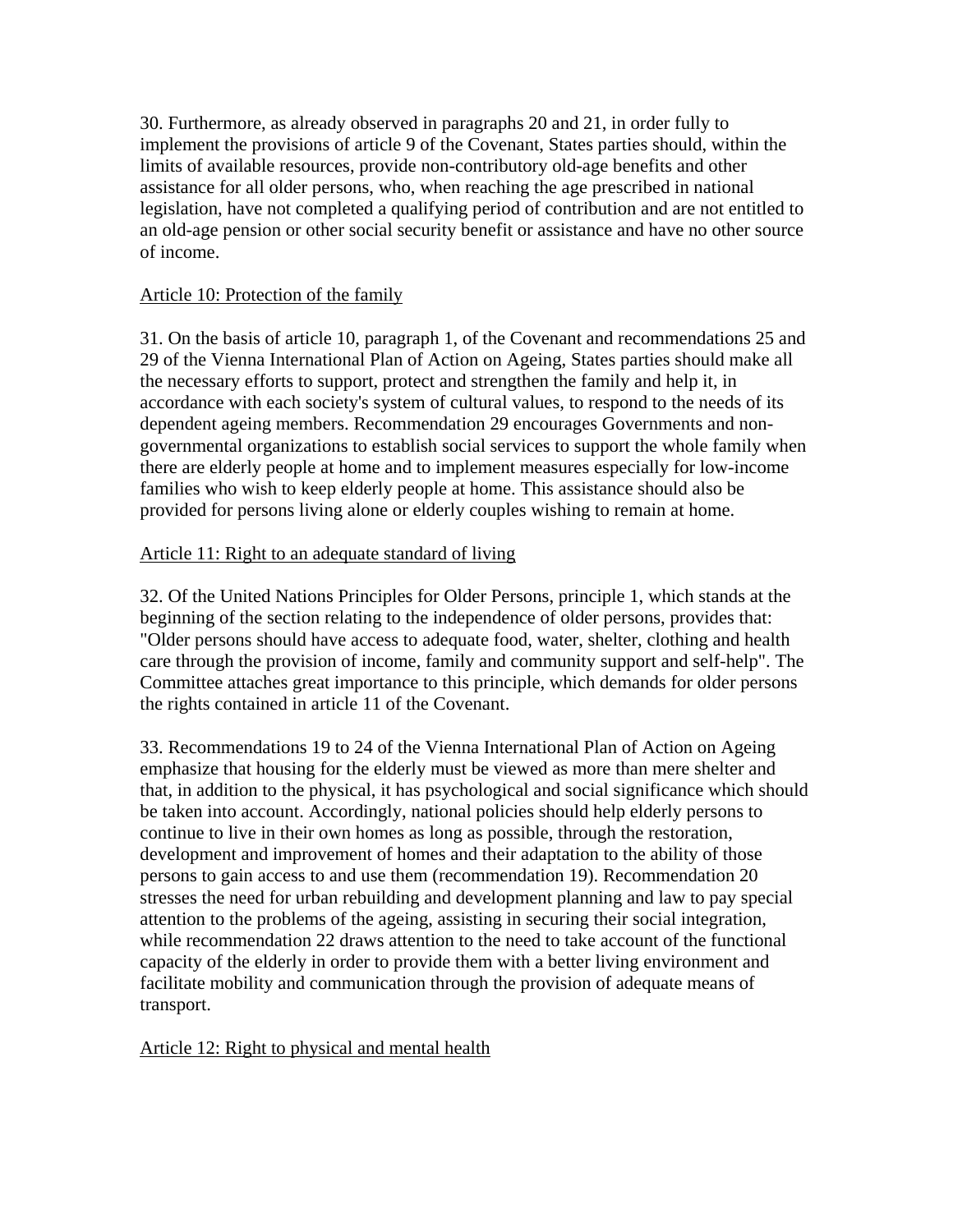34. With a view to the realization of the right of elderly persons to the enjoyment of a satisfactory standard of physical and mental health, in accordance with article 12, paragraph 1, of the Covenant, States parties should take account of the content of recommendations 1 to 17 of the Vienna International Plan of Action on Ageing, which focus entirely on providing guidelines on health policy to preserve the health of the elderly and take a comprehensive view, ranging from prevention and rehabilitation to the care of the terminally ill.

35. Clearly, the growing number of chronic, degenerative diseases and the high hospitalization costs they involve cannot be dealt with only by curative treatment. In this regard, States parties should bear in mind that maintaining health into old age requires investments during the entire life span, basically through the adoption of healthy lifestyles (food, exercise, elimination of tobacco and alcohol, etc.). Prevention, through regular checks suited to the needs of the elderly, plays a decisive role, as does rehabilitation, by maintaining the functional capacities of elderly persons, with a resulting decrease in the cost of investments in health care and social services.

## Articles 13 to 15: Right to education and culture

36. Article 13, paragraph 1, of the Covenant recognizes the right of everyone to education. In the case of the elderly, this right must be approached from two different and complementary points of view: (a) the right of elderly persons to benefit from educational programmes; and (b) making the know-how and experience of elderly persons available to younger generations.

37. With regard to the former, States parties should take account of: (a) the recommendations in principle 16 of the United Nations Principles for Older Persons to the effect that older persons should have access to suitable education programmes and training and should, therefore, on the basis of their preparation, abilities and motivation, be given access to the various levels of education through the adoption of appropriate measures regarding literacy training, life-long education, access to university, etc.; and (b) recommendation 47 of the Vienna International Plan of Action on Ageing, which, in accordance with the concept of life-long education promulgated by the United Nations Educational, Scientific and Cultural Organization (UNESCO), recommends informal, community-based and recreation-oriented programmes for the elderly in order to develop their sense of self-reliance and the community's sense of responsibility. Such programmes should enjoy the support of national Governments and international organizations.

38. With regard to the use of the know-how and experience of older persons, as referred to in the part of the recommendations of the Vienna International Plan of Action on Ageing dealing with education (paras. 74-76), attention is drawn to the important role that elderly and old persons still play in most societies as the transmitters of information, knowledge, traditions and spiritual values and to the fact that this important tradition should not be lost. Consequently, the Committee attaches particular importance to the message contained in recommendation 44 of the Plan: "Educational programmes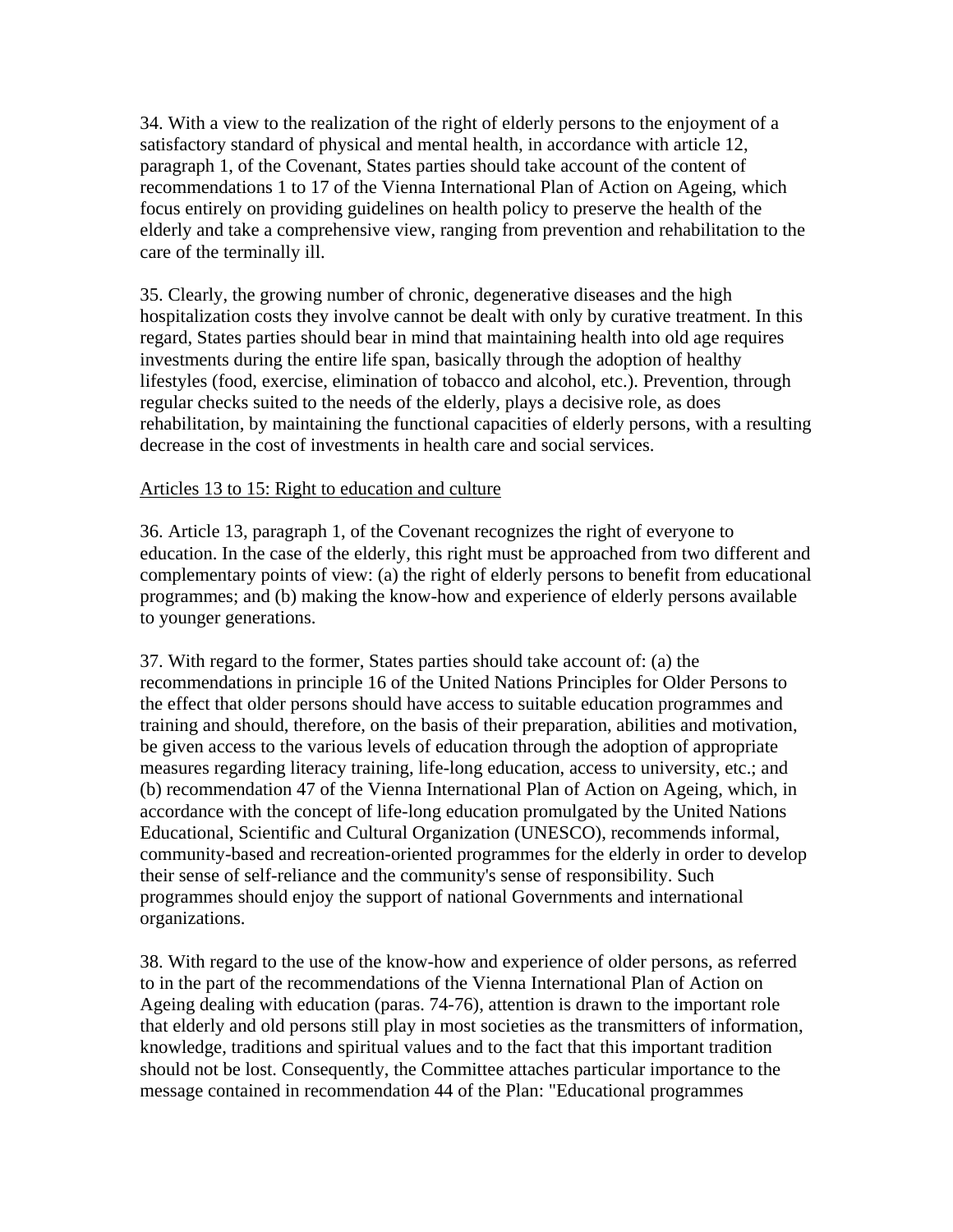featuring the elderly as the teachers and transmitters of knowledge, culture and spiritual values should be developed".

39. In article 15, paragraphs 1 (a) and (b), of the Covenant, States parties recognize the right of everyone to take part in cultural life and to enjoy the benefits of scientific progress and its applications. In this respect, the Committee urges States parties to take account of the recommendations contained in the United Nations Principles for Older Persons, and in particular of principle 7: "Older persons should remain integrated in society, participate actively in the formulation and implementation of policies that directly affect their well-being and share their knowledge and skills with younger generations"; and principle 16: "Older persons should have access to the educational, cultural, spiritual and recreational resources of society".

40. Similarly, recommendation 48 of the Vienna International Plan of Action on Ageing encourages Governments and international organizations to support programmes aimed at providing the elderly with easier physical access to cultural institutions (museums, theatres, concert halls, cinemas, etc.).

41. Recommendation 50 stresses the need for Governments, non-governmental organizations and the ageing themselves to make efforts to overcome negative stereotyped images of older persons as suffering from physical and psychological disabilities, incapable of functioning independently and having neither role nor status in society. These efforts, in which the media and educational institutions should also take part, are essential for achieving a society that champions the full integration of the elderly.

42. With regard to the right to enjoy the benefits of scientific progress and its applications, States parties should take account of recommendations 60, 61 and 62 of the Vienna International Plan of Action and make efforts to promote research on the biological, mental and social aspects of ageing and ways of maintaining functional capacities and preventing and delaying the start of chronic illnesses and disabilities. In this connection, it is recommended that States, intergovernmental organizations and nongovernmental organizations should establish institutions specializing in the teaching of gerontology, geriatrics and geriatric psychology in countries where such institutions do not exist.

#### **Notes**

# GENERAL BIBLIOGRAPHY

Albouy, François-Xavier y Kessler, Denis. Un système de retraite européen: une utopie réalisable? Revue Française des Affaires Sociales, No. hors-série, noviembre de 1989.

Aranguren, José Luis. La vejez como autorrealizacion personal y social. Ministerio Asuntos Sociales. Madrid 1992.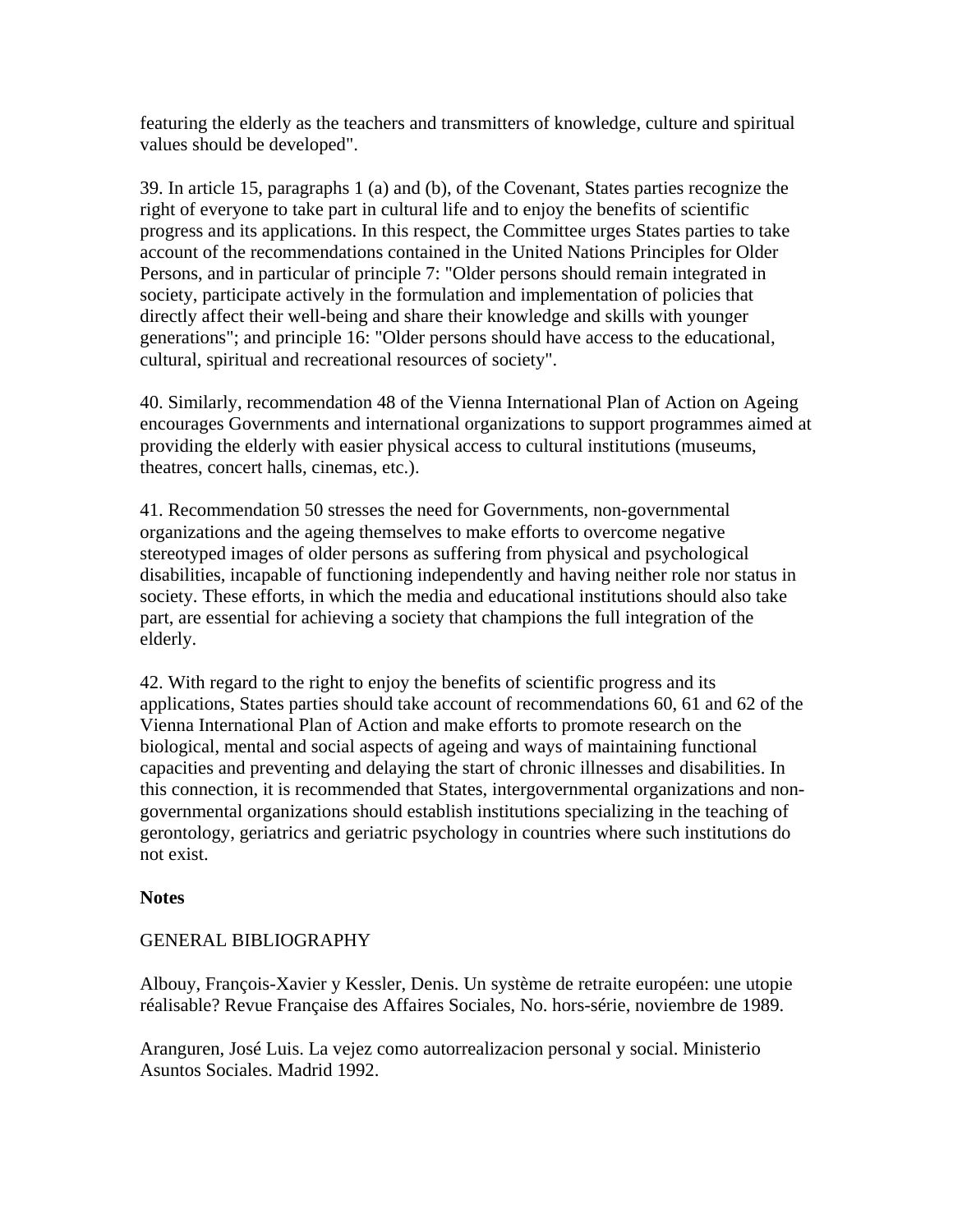Beauvoir, Simone de: La vieillese. Gallimard 1970 (Edhasa, 1983).

Cebrián Badia, Francisco Javier: La jubilación forzosa del trabajador y su derecho al trabajo. Actualidad Laboral No. 14, Madrid 1991.

Commission des Communautés Européennes: L'Europe dans le mouvement démographique (Mandat du 21 juin 1989), Bruselas, junio de 1990.

Duran Heras, Almudena. Anticipo de la jubilación en España. Revista de Seguridad Social, No. 41, Madrid 1989.

Fuentes, C. Josefa. Situación Social del Anciano. Alcalá de Henares, 1975.

Fundación Europea para la Mejora de las Condiciones de Vida y de Trabajo. Informe Anual 1989, Luxemburgo. Oficina de las publicaciones oficiales de las Comunidades Europeas, 1990.

Girard, Paulette. Vieillissement et emploi, vieillissement et travail. Haut Conseil de la Population et de la Famille. Documentation Française, 1989.

Guillemard, Anne Marie. Analisis de las politicas de vejez en Europa. Ministerio de Asuntos Sociales. Madrid 1992.

Guillemard, Anne Marie. Emploi, protection sociale et cycle de vie: Résultat d'une comparaison internationale des dispositifs de sortie anticipée d'activité. Sociologie du travail, No. 3, Paris 1993.

H. Draus, Renate. Le troisième âge en la République fédérale allemande. Observations et diagnostics économiques No. 22, enero de 1988.

Hermanova, Hana. Envejecer con salud en Europa en los años 90 Jornadas Europeas sobre personas mayores. Alicante 1993.

INSERSO (Instituto Nacional de Servicios Sociales). La Tercera Edad en Europe: Necesidades y Demandas. Ministerio de Asuntos Sociales, Madrid, 1989.

INSERSO. La Tercera Edad en España: Necesidades y Demandas. Ministerio de Asuntos Sociales, Madrid, 1990.

INSERSO. La Tercera Edad en España: Aspectos cuantitativos. Ministerio de Asuntos Sociales, Madrid, 1989.

ISE (Instituto Sindical Europeo). Los jubilados en Europa Occidental: Desarrollo y Posiciones Sindicales, Bruselas, 1988.